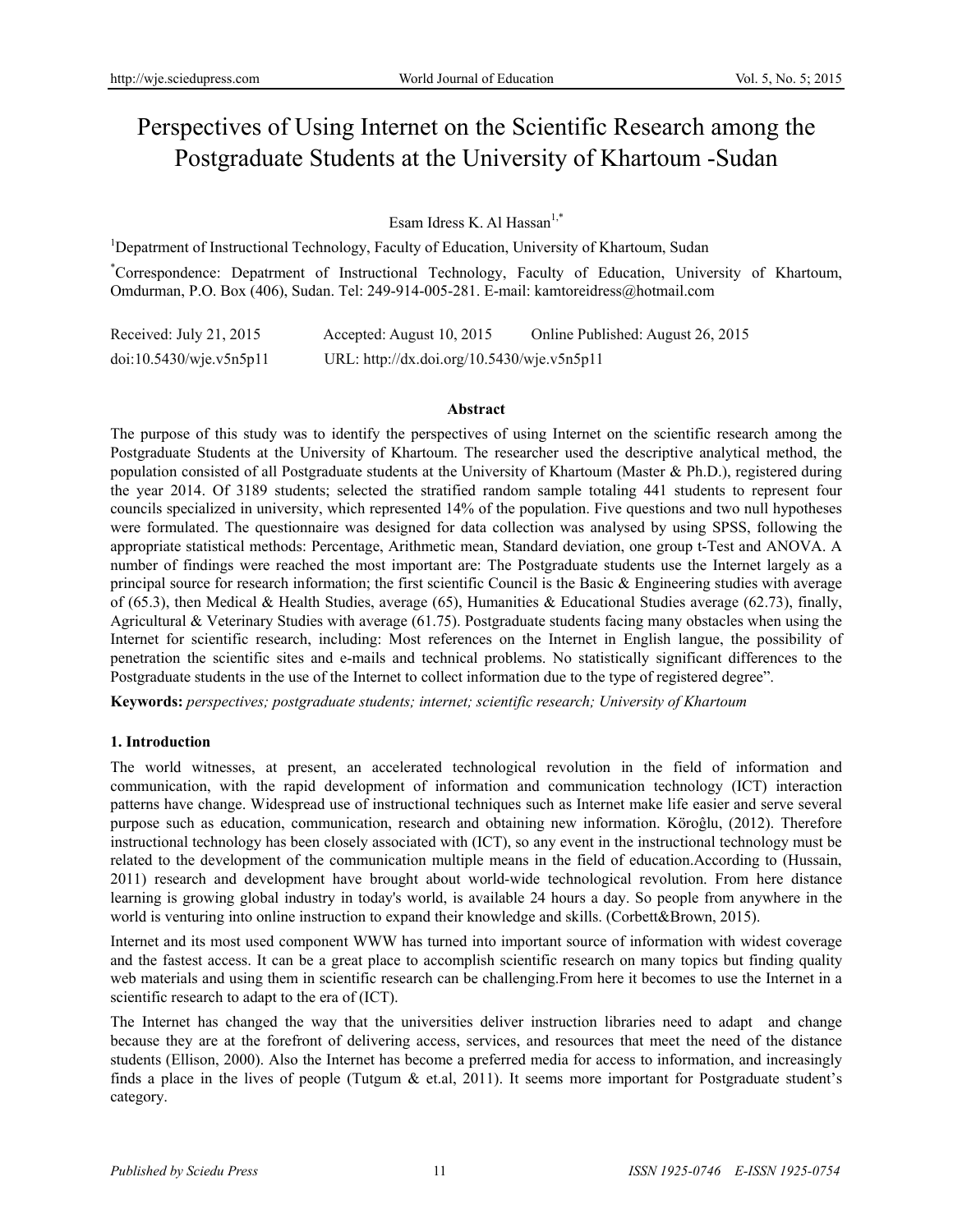It is obligatory for universities in developing countries to create all the possibilities to use the Internet to gather information for the undergraduate and postgraduate students and resolve whatever hinders these using for purpose in scientific research (UNESCO, 2002; Mason, 2000; Internet World Stats, 2014). By the other hand ,higher education in Sudan is witnessing significant development and progress on both quantitative and qualitative levels, not only has the increase in establishing public and private higher education institutions, but the improvement of qualitative performance of existing institutions and raising the components of their efficiency, by maximizing modern sources and technologies especially in scientific research. Therefore The Ministry of Higher Education and research in Sudan focused on research through supporting scientific research in public universities for Postgraduate, especially in the University of Khartoum, which is the first research university in the Sudan.

According to researcher, it does not find any evaluative study of the extent addressed the usage of graduate students in the Sudan of the Internet for the purposes of scientific research and how to take advantage of it to get the information. Hence, the importance of this study to determine the perspectives of Postgraduate students at the University of Khartoum to use the Internet for the purposes of scientific research and to get the scientific information.

Internet usage is spreading rapidly into daily life and it has an impact in many areas including the higher education systems (Thanuskodi, 2013). Saw the last three decades, tremendous developments in production techniques of sources information, either through on CD-ROM or by making them available across networks, and highlights from among those sources the information International network (Internet) because of its advantages in facilitating flow of information to postgraduate students.

The Internet has a unique potential to assist Postgraduate to develop the ability to build knowledge. Accessing the information easy, sharing the information and sources are important factors during this process. On the other hand, the university library accesses the Postgraduate students to achieve their scientific research and innovate new knowledge successfully. According to Khan & Bhatti,2012), the university could not achieve its twin task of spreading knowledge and extending its research progress till it has provided itself to enrich library resources and services Included Internet.

The value of the Internet stems from its central role in information and communication technology with access to free online journals, magazines, and other information resources anytime and from anywhere for scientific research purposes (Kode & Kode, 2003). Usun (2003) mentioned that Internet is appealing to higher education for a number of reason: it reduces the time lag between the production and utilization of knowledge; it promotes international co-operation and exchange of opinion; it further the sharing of information; and it promotes multidisciplinary research. As Daramola (2004) indicated that, an observable trend in the Internet is that more and more resources are moving to it and in some cases being made available only in the Internet.

Based of the above, can be take the advantage of the Internet in the field of instructional technology through organizing information, and delivering it to the learner and using as well as an educational tool, to include pictures, films and sound effects and visual which effective in the instructional process. (Alsharhan, 2007: 101). And also contributed significantly to the ease of research through downloading materials (Adegboji & Toyo, 2006). When talking about the Internet and its utilization in education highlights the following question: Is the Internet a new fashion and fad of the present century fads can be used in education? Answered more than Educationalist: do not think that, this means it exists and increa singly used day after day.

Generally there are four main reasons to use the Internet in education which are the following:

(a) Internet is a realistic example for access the information from around the world

(b) Internet helps in collective and cooperative education, due to the increasing of information available online, it is too difficult for a student to research in all the menus, so you can use teamwork way among students where each student researching in a specific list and then students meet to discuss what has been reached.

(c) Helping Internet to contact with the world as soon as possible and less expensive.

(d) Internet helps to provide more than one way of teaching so the Internet is a large library where all the books are available, in additional there are some online educational programs for different levels (Moosa, 2006: 608). Therefore, the importance of Internet exactly in term of search in various sites for scientific researching and identifying the role will do in the development of research skills among Postgraduate students at the University of Khartoum, is an importance requirement for those interested in issues of higher education.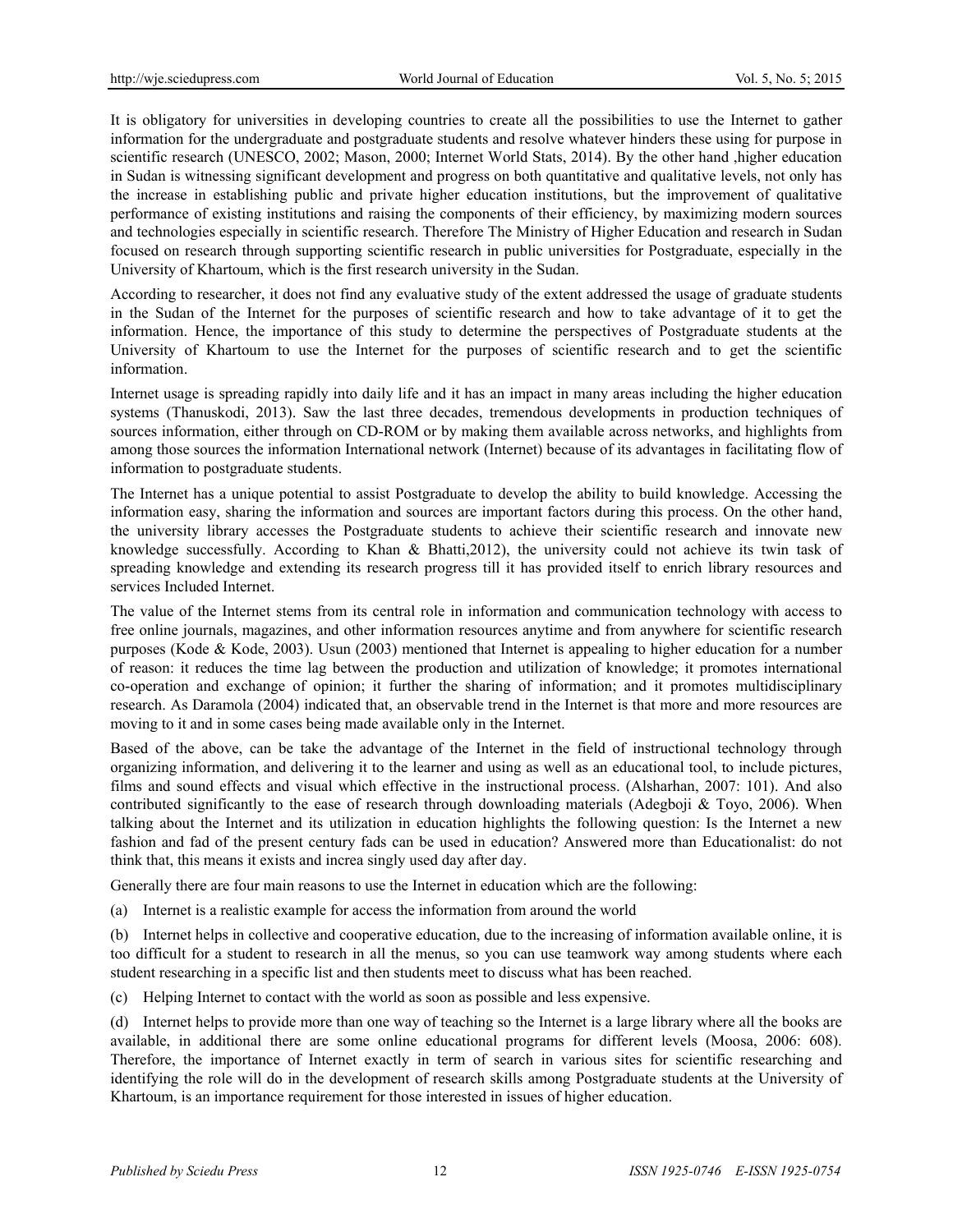However, little is known about the characteristics of the postgraduate students at the University of Khartoum toward using Internet on the scientific research, with this in mind, there is a need to assess Postgraduate student's perspectives toward using Internet and exploring factors relating to their uses of Internet in researches.

Although the value of the Internet as a receptacle of information, the way to get and interact with them is still one of the obstacles faced by Postgraduate students. The University of Khartoum has pursued approach aims to provide electronic data sources for various students specializations and access to use and interact with them, but it has not yet measure the students' interaction with them and their success and effectiveness in the development of the skill of collecting data for researchers from Postgraduate students. Which they are an important segment in need of such sources, and that the services offered by the library and the university in general and the electronic library in particular comes this study to identify the perspectives of using Internet on the scientific research among the Postgraduate students at the University of Khartoum, thus their opinions may provide an insight into the future usage of Internet to get information for scientific researching in higher education as generally.

## **2. Objectives**

The main objectives of the study are, to:

1) Determine the extent of usage of postgraduate students at the University of Khartoum the Internet to get the research information.

2) Find out the role of the Internet, which can be contribute to the development of the research skills of the Postgraduate students at the University of Khartoum.

3) Identify the obstacles faced by the Postgraduate students at the University of Khartoum in usage of Internet to get information for scientific research.

## **3. Questions**

The study sought to answer the following:

1) To what extent do Postgraduate students at the University of Khartoum usage the Internet to get information?

2) What are attitudes of Postgraduate students at the University of Khartoum to the role of Internet usage in the development of their research skills?

3) What are the main obstacles that behind Postgraduate students at the University of Khartoum for Internet usage to get information for scientific research?

4) How does degree registered impact on the extent of usage the Postgraduate students at the University of Khartoum the Internet?

5) How does type of the Scientific Council at the Faculty of Graduate Studies impact on the extent of usage the Postgraduate Students at the University of Khartoum the Internet?

## **4. Hypotheses**

The study hypotheses are stated as:

1) There are no statistical significant differences between the perspectives of Postgraduate students at the University of Khartoum in the extent of usage the Internet due to the degree registered.

2) There are no statistical significant differences between the perspectives of Postgraduate students at the University of Khartoum in the extent of usage the Internet due to the type of the Scientific Council at the Faculty of Graduate Studies.

#### **5. Methods**

The researcher will depend on descriptive analytical method, was able to explore the participants perspectives on their behavior to the usage of Internet, and its role on the development of their research skills, which are based on the study Questions & hypothesis. The study population consisted of graduate students at the University of Khartoum, master's and doctoral, of those registered during the year 2014, of the all complexes at University at Khartoum (*Shambat, Center,* Education, Medicine and Health Sciences Complex), according to the four scientific councils (Council of Medical and Health Studies, Council of Basic and Engineering studies, Council of Humanities and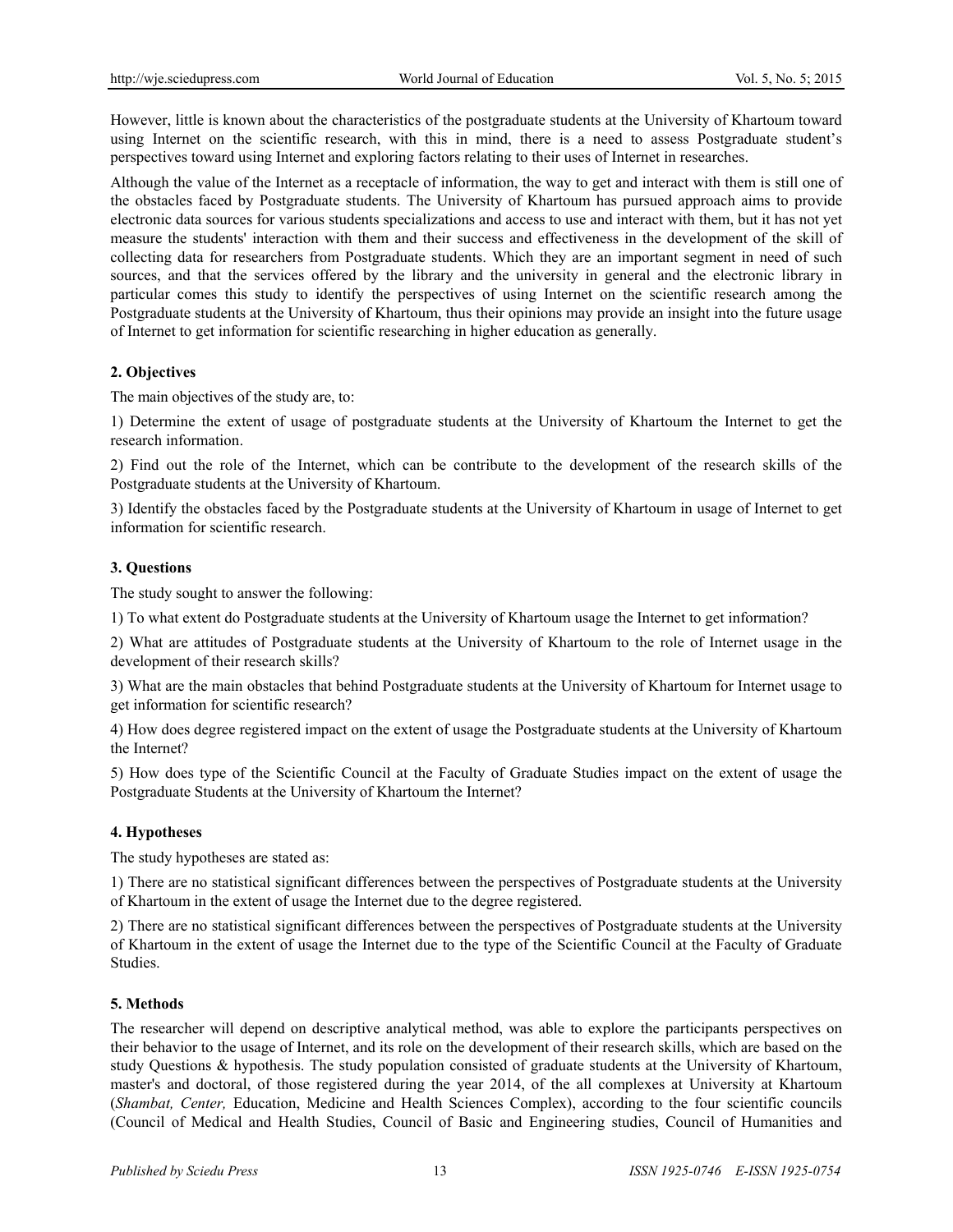Educational Studies, Council of Agricultural and Veterinary Studies), that included all faculties in various specialization.

#### *5.1 Participants*

The participants of the study consisted of 441 students, were selected as a stratified random from all four scientific councils at the University of Khartoum, representing 14% of the population's (3149), table 1.

| Council                             | <b>Ph.D.'s Students</b> | <b>Master's Students</b> |
|-------------------------------------|-------------------------|--------------------------|
| Humanities and Educational Studies, | 34                      | 148                      |
| Agricultural and Veterinary Studies |                         | 73                       |
| Basic and Engineering studies       |                         | 64                       |
| Medical and Health Studies          | 17                      | 83                       |
| Number of registered students       | 73                      | 368                      |
| Total                               |                         | 441                      |

## *5.2 Data Collection*

In order to collect data, using questionnaire was presented to arbitrators, through their comments and observations, were revised and restructuring some of the items. The final form of questionnaire is composed of three domains and (45) Statements.

To ensure reliability and validity coefficients of the, the questionnaire were distrusted to the pilot sample and by Using the method Asbierman and Brown & alpha Cronbach respectively to determine the reliability coefficient of the final form of the questionnaire, which amounted (0.82) Accordingly, the coefficient of self-validity to be account, amounted (0.91), which is a good reliability and validity coefficients can be trusted.

#### *5.3 Data Analysis*

Researcher identified five options (Likert) for each domain, the first options were: very highly, highly, moderately, a low degree, do not use. While represented in the second and third domain options: Completely agree, Agree, Moderately agree, Disagree, Strongly Disagree, so given all grades (5, 4, 3, 2, 1), respectively.

A total of 441 completed questionnaires out of 540 were obtained, this is 82% of respondents. Due to the descriptive nature of study, data collected through questionnaire were analyzed by using SPSS, following the appropriate statistical methods: Percentage, Arithmetic mean, Standard deviation, One group t-Test, One Way Anova.

#### **6. Results and Discussion**

Table 2 shows the responses of the respondents to the extent usage of Postgraduate students at the University of Khartoum the Internet to get information.

As a result, in table 2, 3 it is clear that all the 1st domain statements were statistically significant at the level of significance  $(0.05)$ , where the mean average is equal to  $(54.388)$  which is higher than the Criterion – Value, which shows that there is a difference between the two means (values) for the benefit of a highly, which means that the usage of postgraduate students at the University of Khartoum to the Internet as essential source of information was very highly.

This result indicated that, the extend benefit of respondents of students at the faculty of Postgraduate studies at the University of Khartoum from global network in their assistance to get new information and interact with it.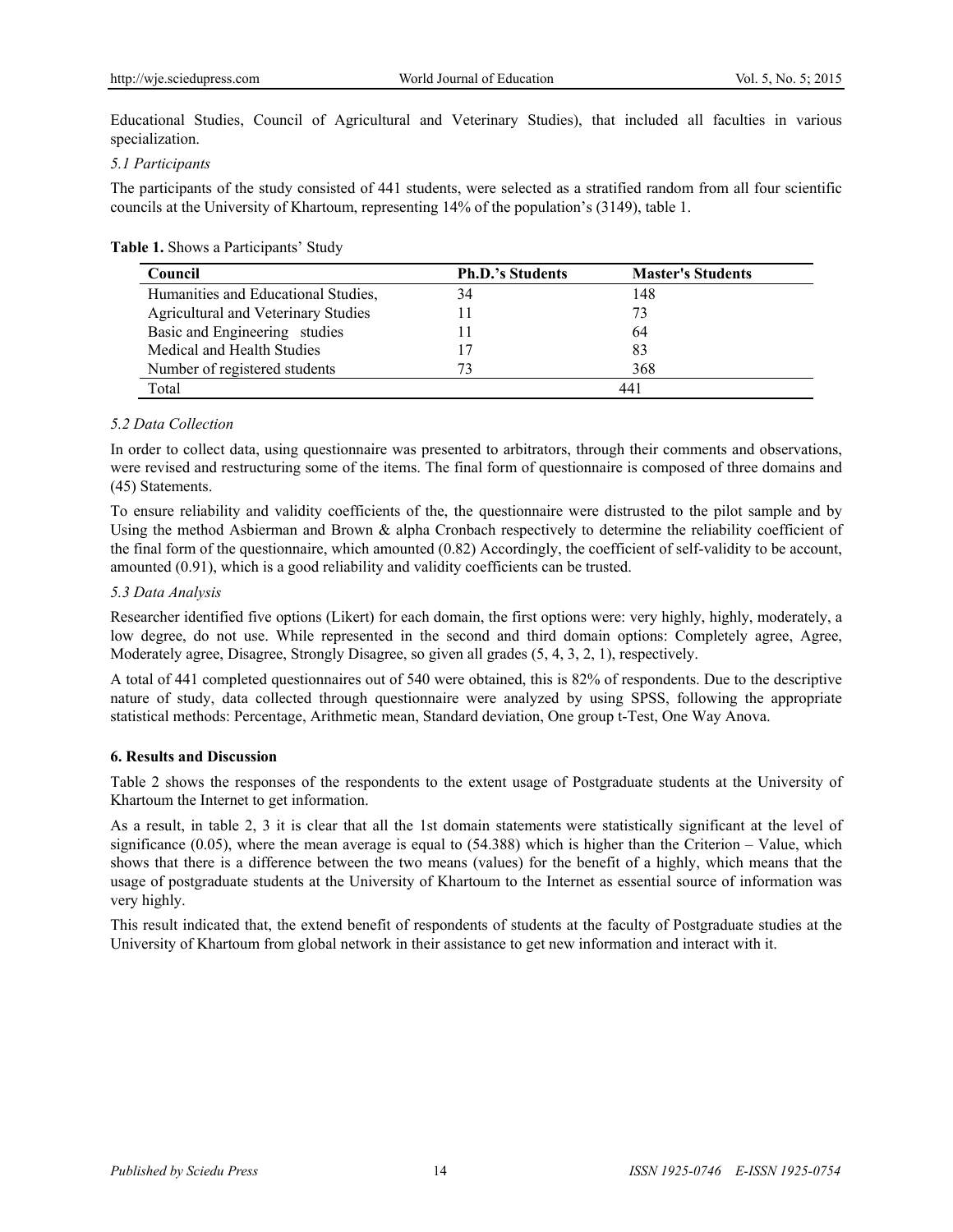### **Table 2.** The Extent Usage Internet to Get Information

## **Criterion – Value =3 Df = 440**

| N <sub>0</sub> | <b>Statements</b>                                             | Mean | Sd.   | t-value   | result      |
|----------------|---------------------------------------------------------------|------|-------|-----------|-------------|
| 1              | I used Internet permanently in my study field.                | 3.88 | 0.950 | 19.391    | Highly      |
| $\overline{2}$ | I agree to the usage of the Internet in my specialized field. | 4.29 | 0.866 | 31.177    | Very highly |
| 3              | I can work without the Internet as a source of information.   | 1.93 | 1.154 | $-19.523$ | Law         |
| $\overline{4}$ | The utilization of Internet helps me to get as much           | 4.31 | 0.973 | 28.328    | Very highly |
|                | information                                                   |      |       |           |             |
| 5              | Refresh my information through the Internet.                  | 4.02 | 1.138 | 18.788    | Highly      |
| 6              | Internet makes me known all that is new in my study field.    | 4.30 |       |           | Very highly |
| 7              | Internet facilitates me to contact with supervisor and        | 3.42 | 1.469 | 6.061     | Highly      |
|                | follow up my research.                                        |      |       |           |             |
| 8              | I used to communicate with my supervisor via e-mail.          | 3.09 | 1.480 | 1.255     | moderately  |
| 9              | Access to various sites on the Internet helps the use of the  | 3.78 | 1.262 | 12.905    | Highly      |
|                | scientific method of thinking                                 |      |       |           |             |
| 10             | I prefer usage of the Internet to gather information related  | 3.59 | 1.266 | 9.783     | Highly      |
|                | with my research.                                             |      |       |           |             |
| 11             | E-mail is used in communication more than other chat          | 3.27 | 1.358 | 4.242     | moderately  |
|                | programs.                                                     |      |       |           |             |
| 12             | Usage of the scientific sites in Internet, helping to improve | 3.94 | 1.148 | 17.126    | Highly      |
|                | the researcher level in English language.                     |      |       |           |             |
| 13             | Internet facilitates access to information in all areas.      | 3.63 | 1.361 | 9.765     | Highly      |
| 14             | Most faculties at the University of Khartoum are working      | 3.45 | 1.371 | 6.877     | Highly      |
|                | to expand the usage of the Internet base in all               |      |       |           |             |
|                | specializations.                                              |      |       |           |             |
| 15             | Information scientific specializations in Internet more than  | 3.50 | 1.354 | 7.739     | Highly      |
|                | information in literary specializations.                      |      |       |           |             |

**\*Sig. at 0 .05** 

**Table 3.** The Result of t- test (One Group) at First Domain "Extent Usage Internet to Get Information"

| Criterion – Value = $45$ |        |         |         |     |                    |        |  |  |
|--------------------------|--------|---------|---------|-----|--------------------|--------|--|--|
| <b>Statements</b>        | Mean   | Sd.     | t-value | Df  | Sig. level at 0.05 | result |  |  |
| 1 <sup>st</sup> domain   | 54.388 | 9 1 6 9 | 21.501  | 440 | Significant        | highly |  |  |

The result on the table 2, 3 shows that majority of the respondents were satisfied with their conduct and practice of usage the Internet to get information for the purposes of scientific research. As well as the working from most faculties at the University of Khartoum in order to expand the usage of the Internet base in all specializations. The result also showed some respondents were neutral on what to be contact with their supervisors by e-mail, statement 8, and confirms that , what was reflected in the moderately result of statement 11 "E-mail is used in communication more than other chat programs". While referred to as a result of statement 3, where most of the respondents are not accustomed to work without the Internet as a source of information in order to obtain information for the purposes of scientific research.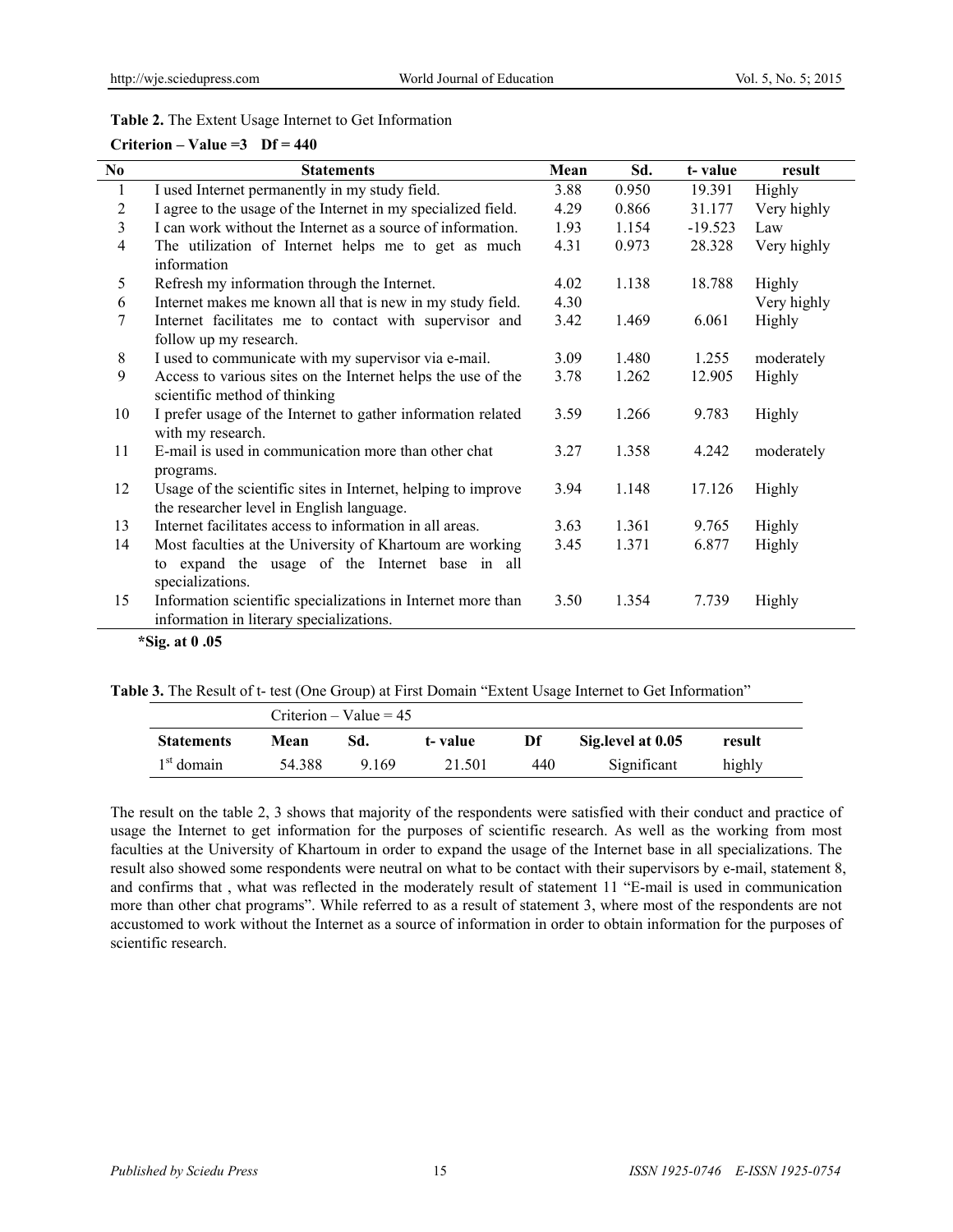**Table 4.** The Attitudes of Respondents to the Role of Internet Usage in the Development of the Research Skills

| Criterion – Value = 3 | $DF = 440$ |
|-----------------------|------------|
|-----------------------|------------|

| No.            | <b>Statements</b>                                                                                                                                             | Mean | Sd.   | t-value | result           |
|----------------|---------------------------------------------------------------------------------------------------------------------------------------------------------------|------|-------|---------|------------------|
| 1              | Internet helping to access into the international scientific<br>libraries.                                                                                    | 3.50 | 1.354 | 20.728  | Agree            |
| 2              | Internet saves time and effort, to get the information.                                                                                                       | 4.06 | 1.073 | 33.950  | Agree            |
| 3              | Internet helps to enrich the researchers' knowledge.                                                                                                          | 4.41 | 0.875 | 33.554  | Completely agree |
| $\overline{4}$ | Students have positive attitudes towards getting information<br>from the Internet.                                                                            | 4.41 | 0.886 | 25.640  | Completely agree |
| 5              | I am looking for information on the Internet depending on<br>myself without technical support.                                                                | 4.15 | 0.942 | 21.417  | Agree            |
| 6              | Access of information becomes even more pleasure by using<br>the Internet.                                                                                    | 4.11 | 1.085 | 22.811  | Agree            |
| 7              | Internet contributes to the development of the Postgraduate<br>student's skill in information collection.                                                     | 4.15 | 1.060 | 25.420  | Agree            |
| 8              | Internet contributes to the connection of postgraduate<br>students with their peers.                                                                          | 4.21 | 1.002 | 28.195  | Completely agree |
| 9              | Internet helps postgraduate students to know and take<br>advantage of research and information centers.                                                       | 4.23 | 0.914 | 27.610  | Completely agree |
| 10             | Internet encourages postgraduate students to look over<br>scientific journals relevant to their study field.                                                  | 4.24 | 0.945 | 29.848  | Completely agree |
| 11             | The possibility of finding guides of scientific sites and<br>providing postgraduate students out.                                                             | 4.24 | 0.876 | 31.032  | Completely agree |
| 12             | Internet contributes to promote the exchange of ideas<br>between postgraduate students in various universities.                                               | 4.25 | 0.846 | 27.672  | Completely agree |
| 13             | Internet provides the means of cooperation and dialogue<br>between researchers from different countries.                                                      | 4.17 | 0.886 | 28.775  | Agree            |
| 14             | Internet contributes to the promotion of postgraduate<br>collection<br>information<br>skill<br>student's<br>in<br>through<br>communication with his teachers. | 3.45 | 1.371 | 35.292  | Agree            |
| 15             | The diversity of scientific sites led to improve of Postgraduate<br>student's skill in collection.                                                            | 3.50 | 1.354 | 38.594  | Agree            |

#### **\*Sig. at 0 .05**

**Table 5.** The Result of T- Test (One Group) at Second Domain "Attitudes of Respondents to the Role of Internet Usage in the Development of the research Skills"

| $Criterion - Value = 45$    |      |       |        |     |                    |        |  |  |  |
|-----------------------------|------|-------|--------|-----|--------------------|--------|--|--|--|
| <b>Statements</b>           | Mean | Sd.   | value  | Df  | Sig. level at 0.05 | Result |  |  |  |
| $\lambda$ nd<br>domain<br>- | 494  | 7.868 | 49.364 | 440 | Significant        | Agree  |  |  |  |

According to the results in tables 4, 5: about attitudes of respondents to the role of Internet usage in the development of the research skills, the all  $2<sup>nd</sup>$  domain statements were statistically significant at the level of significance (0.05), where the mean average is equal to (63.494) which is higher than the Criterion – Value, this result explains that there is a difference between the two means (values) for the benefit of a "Agree", the findings indicated that the majority of the respondents expressed favorable attitudes to the role of Internet usage in the development of the research skills,this result with agreed the study of Asan &Koca (2006) and Peng & Wu (2006). Which means that the approval from the postgraduate students at the University of Khartoum of the role played by the global information network (Internet) in the development of their scientific research skills (skill of collection information). Particularly, students were more agree on: getting information from the Internet; Internet helping to enrich the researchers' knowledge; knowing and taking advantage of research and information centers; Internet contributes to the connection of postgraduate students with their peers; to promote the exchange of ideas between Postgraduate students in various universities; Internet encourages to look over scientific journals; and the possibility of finding guides of scientific sites and providing Postgraduate students out.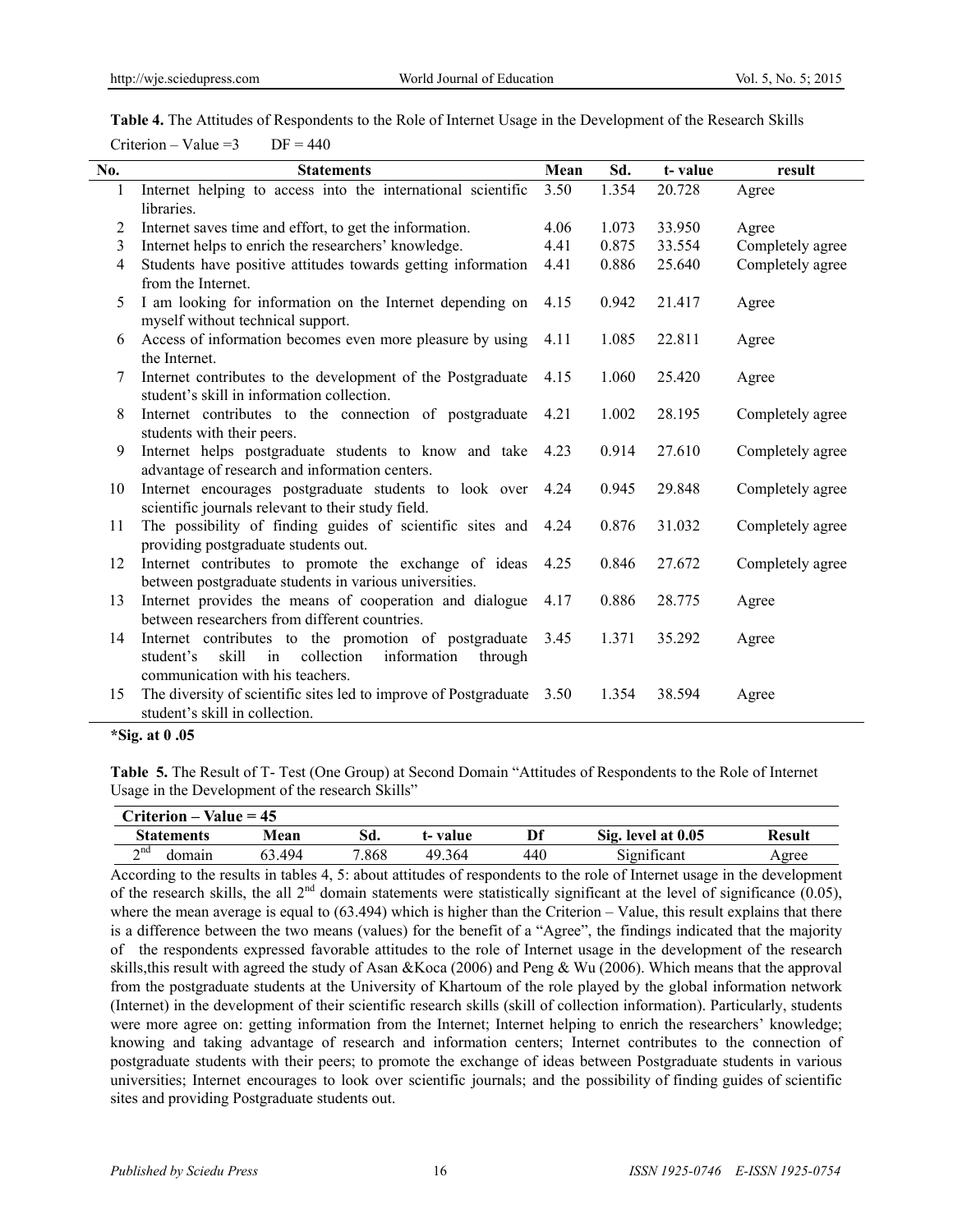|                       | Table 6. The Obstacles That Behind Respondents to Get Information for Scientific Research |  |  |
|-----------------------|-------------------------------------------------------------------------------------------|--|--|
| Criterion – Value = 3 |                                                                                           |  |  |

|  | 1 |
|--|---|
|--|---|

| No.            | <b>Statements</b>                                                             | Mean | Sd.   | t-value  | result           |
|----------------|-------------------------------------------------------------------------------|------|-------|----------|------------------|
| $\mathbf{1}$   | A technical problems when usage the World Wide Web                            | 3.50 | 1.238 | 8.540    | Agree            |
|                | (Internet) to get information.                                                |      |       |          |                  |
| $\mathbf{2}$   | It is difficult to deal with the Internet to get the                          | 2.90 | 1.317 | $-1.663$ | Moderately agree |
|                | information, that need to the specialist technical.                           |      |       |          |                  |
| $\mathfrak{Z}$ | Internet does not give the required information directly.                     | 2.85 | 1.265 | $-2.484$ | Moderately agree |
| 4              | The cost of Internet usage is still high.                                     | 2.80 | 1.241 | $-3.338$ | Moderately agree |
| 5              | Confidence Lack in the effectiveness usage of Internet to<br>get information. | 2.78 | 1.171 | $-3.905$ | Moderately agree |
| 6              | Difficult to keep up with the rapid development of the                        | 2.90 | 1.313 | $-1.559$ | Moderately agree |
|                | Internet and computer techniques programs.                                    |      |       |          |                  |
| 7              | Usage of Internet has led to reduction of the books value.                    | 3.27 | 1.405 | 3.967    | Moderately agree |
| $8\,$          | More scientific references on the Internet in English.                        | 3.70 | 1.242 | 11.849   | Agree            |
| 9              | The difficulty of access to information because of the large                  | 3.19 | 1.304 | 3.103    | Moderately agree |
|                | number of Web pages on the Internet.                                          |      |       |          |                  |
| 10             | Lack scientific accuracy of much information on the                           | 3.01 | 1.223 | 0.156    | Moderately agree |
|                | Internet.                                                                     |      |       |          |                  |
| 11             | Multiple search engines makes you spend more time in the                      | 2.89 | 1.306 | $-1.750$ | Moderately agree |
|                | search for information.                                                       |      |       |          |                  |
| 12             | Instability of some scientific sites, that information taken                  | 3.26 | 1.156 | 4.780    | Moderately agree |
|                | from them.                                                                    |      |       |          |                  |
| 13             | The lack of sufficient number of computers with internet                      | 3.69 | 1.173 | 12.420   | Agree            |
|                | services in electronic libraries                                              |      |       |          |                  |
| 14             | Paper references are still the mainly for access to                           | 3.57 | 1.302 | 9.253    | Agree            |
|                | information in scientific research.                                           |      |       |          |                  |
| 15             | Electronic libraries are not prepare, to help the                             | 3.69 | 1.170 | 12.372   | Agree            |
|                | Postgraduate students on systematic research about                            |      |       |          |                  |
|                | information                                                                   |      |       |          |                  |

#### **\*Sig. at 0 .05**

Table 7. The Result of t- Test (One Group) at 3<sup>rd</sup> Domain "Obstacles that Behind Respondents for Internet Usage to Get Information for Scientific Research

|                       |        | $Criterion - Value = 45$ |         | , ,<br>$\bullet$ |                       |        |
|-----------------------|--------|--------------------------|---------|------------------|-----------------------|--------|
| <b>Statements</b>     | Mean   | Sd.                      | t-value | Df               | Sig. level at<br>0.05 | result |
| $\gamma$ rd<br>domain | 48 016 | 9 9 4 5                  | 6.368   | 440              | Significant           | Agree  |

As a result, in Table 6, 7 it shows that the 3<sup>rd</sup> domain statements about the Obstacles behind the respondents for Internet usage to get information for scientific research are statistically significant at the level of significance (0.05), where the mean average is (48.016) which is higher than the Criterion – Value, which indicates that there is a difference between the two means (values) for the benefit of a "Agree". The findings explained that, the majority of Postgraduate students at the University of Khartoum faced several obstacles while using the Internet for the purposes of scientific research, mainly: Most references on the Internet in English langue; Electronic libraries are not prepare, to help the Postgraduate students on systematic research about information; lack of sufficient number of computers in electronic libraries; paper references are still the mainly for access to information in scientific research; addition a technical problems when usage the World Wide Web to get information.

There are some statements show that the respondents have expressed unsatisfied about them, where the result is" Moderately agree". This result indicated that the Postgraduate students at University of Khartoum of respondents were not sure for example, the following as an obstacle: Extent an instability of some scientific sites that information gotten from them, the usage of Internet can lead to a reduction of the books value, difficulty of access to information for, of the large number of Web pages on the Internet in addition to, the Lack of scientific accuracy of much information on the Internet.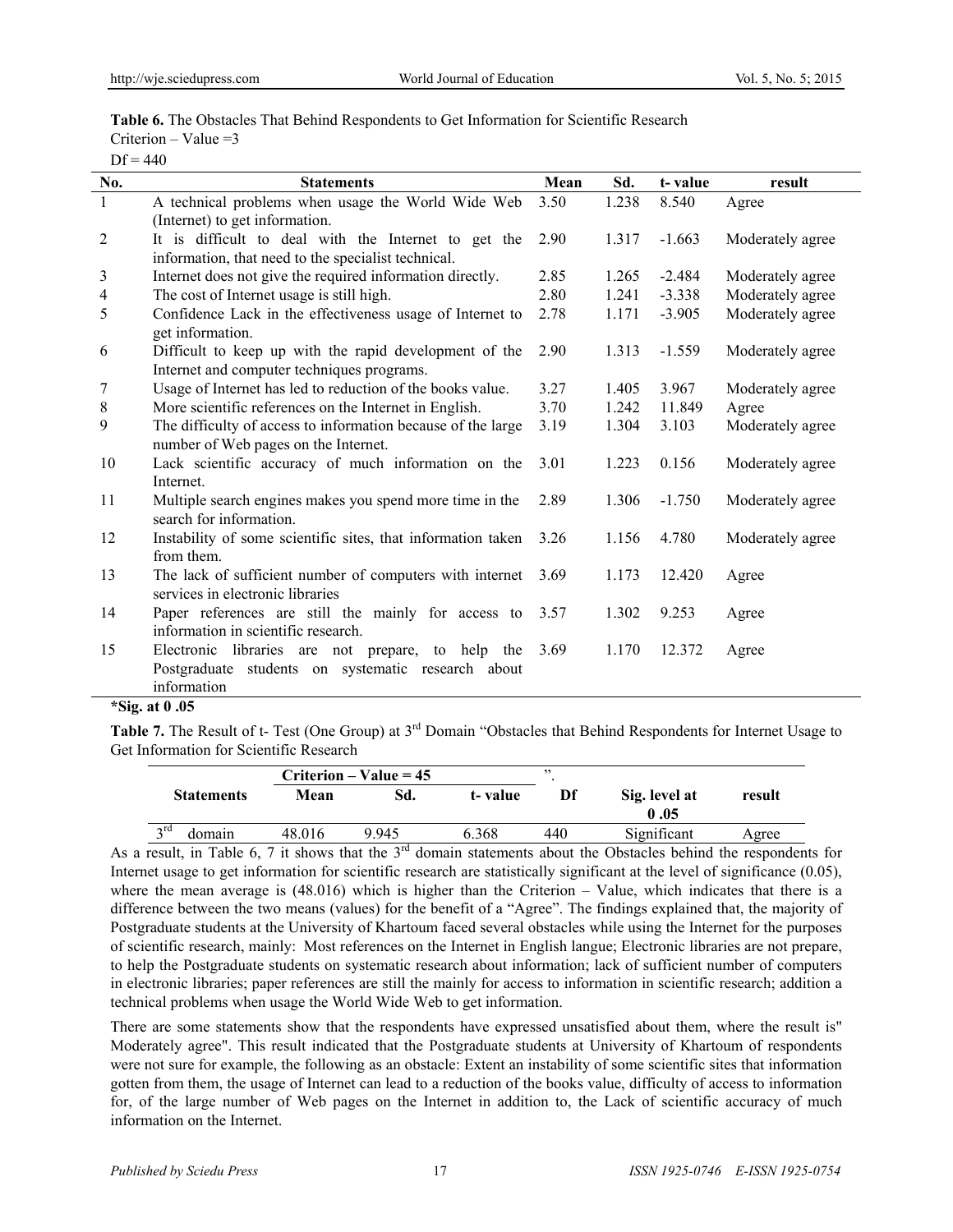Bases on this result, can be said that current electronic libraries status that dedicated to Postgraduate students at University of Khartoum does not cover the main purpose of which is to provide information for Postgraduate students that are looking for in their study field which made the burden on the student to search randomly for these information in different locations. See statements 13, 15.

To answer the fourth question "How does degree registered impact on the extent of usage the Postgraduate students at the University of Khartoum the Internet"? And check with the first hypothesis: "There are no statistical significant differences between the perspectives of Postgraduate students at the University of Khartoum in the extent of usage the Internet due to the degree registered ". Associated with, it has been applied (T) test for the average two independent groups to know sign of the differences between the sample who registered PhD and their colleagues registered for a master's degree with regard to their use of the Internet. Table (8) shows the result.

| Table 8. Shows the Result of (T) Test between Postgra Duate Students (PhD &master) to Their Use of the Internet |  |  |  |  |  |  |  |  |  |
|-----------------------------------------------------------------------------------------------------------------|--|--|--|--|--|--|--|--|--|
|-----------------------------------------------------------------------------------------------------------------|--|--|--|--|--|--|--|--|--|

| <b>Comparison of two</b><br>groups | Mean   | Sd.    | t-value | Df  | Prob.<br>value | Sig. level at $0.05$ |
|------------------------------------|--------|--------|---------|-----|----------------|----------------------|
| MA                                 | 45.622 | 8.408. | 323     | 439 | 0.186          |                      |
| PhD                                | 53.029 | 12.653 |         |     |                | No significant       |

Table 8 above shows that the value of (T) calculated equal to (1.323) with degree of Df (439) and Probability value  $(0.186)$ , indicating that there were no statistically significant differences at the level of significance  $(05.0)$  regarding the usage of Postgraduate students at the University of Khartoum the Internet depending on the type of degree (MSc / PhD) On the basis of this results given in table 8 the 1St hypothesis that: "There are no statistical significant differences between the perspectives of Postgraduate Students at the University of Khartoum in the extent of usage the Internet due to the degree registered" was accepted**.** 

The lack of significant differences between graduate students at the University of Khartoum regarding the use of the Internet for the purposes of scientific research due to the type of degree, may be an unexpected result from the viewpoint of the researcher, this is matter probably needed for further studies thus, are not available any studies have reached this result.

To answer the five question *"*How does type of the Scientific Council at the Faculty of Graduate Studies impact on the extent of usage the Postgraduate students at the University of Khartoum the Internet? And check with the 2<sup>nd</sup> hypothesis" There are no statistical significant differences between the perspectives of Postgraduate students at the University of Khartoum in the extent of usage the Internet due to the type of the Scientific Council at the Faculty of Graduate Studies". Associated with, it has been applied (F) test to know sign of the differences between the samples of Postgraduate Students of usage the Internet due to the type of the Scientific Council at the Faculty of Graduate Studies. Table 9 shows the result.

| <b>Comparison of two groups:</b><br><b>Scientific Councils at the Faculty</b><br>of Graduate Studies | Mean   | Sd.   | N.  | F. value | <b>Probability</b><br>value | Sig. level at<br>0.05 |
|------------------------------------------------------------------------------------------------------|--------|-------|-----|----------|-----------------------------|-----------------------|
| Humanities & Educational Studies                                                                     | 62.738 | 7.652 | 187 |          |                             |                       |
| Basic & Engineering studies                                                                          | .5.342 | 7.243 | 79  |          |                             |                       |
| Medical & Health Studies                                                                             | 65.011 | 6.097 | 92  | 4.62     | 0.03                        | Significant           |
| Agricultural & Veterinary Studies                                                                    | 61 759 | 9.896 | 83  |          |                             |                       |

**Table 9.** Shows the Result of (F) Test between the Postgraduate Students of Usage the Internet due to the type of the Scientific Council at the Faculty of Graduate Studies

The table 9 Shows that, there are presence of statistical significance equal to (0.03) for the value of F (4.625), which means that there is a statistically significant difference at the level of significance (0.05) between the perspectives of Postgraduate Students at the University of Khartoum in the extent of usage the Internet due to the type of the Scientific Council at the Faculty of Graduate Studies, which Indicating a rejection of the 2<sup>nd</sup> hypothesis. This result revealed that the views of Postgraduate students in the scientific councils differ in their usage of the Internet in the development of scientific research skills, for the benefit of the Basic& engineering studies Council then the Council of Medical & Health Studies, then comes Humanities & educational studies Council and finally the Council of Agricultural &Veterinary Studies.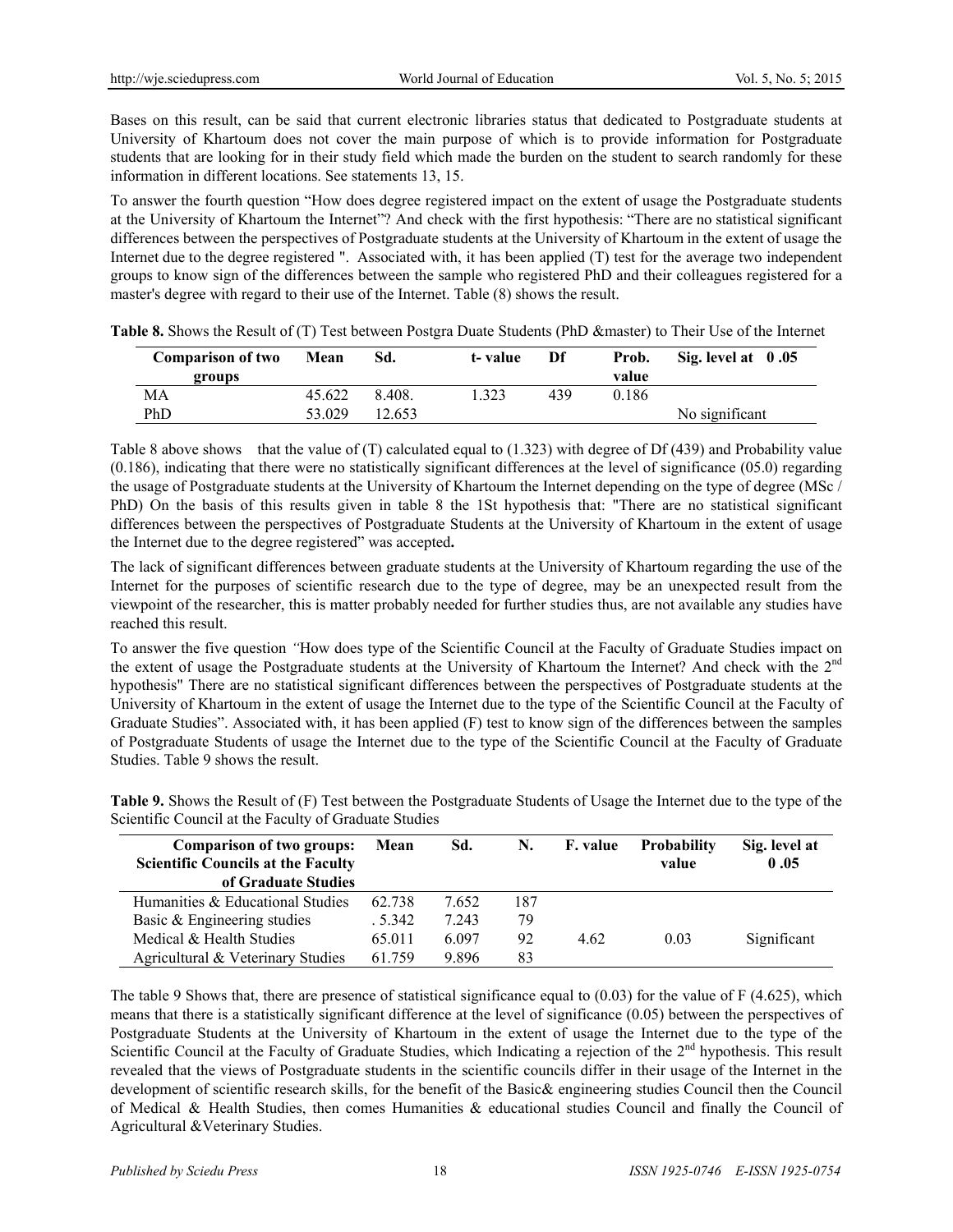These results supported by the study of Mohammad and Alkaraki (2008) referred that previous studies related to Internet usage revealed: There are significant relationships between the Internet attitudes and field of studies. And agreed with the study of (Ali, 2003) and (Awad Karim, 2009) that the usage of the Internet as a source of information in the fields of science more widely used than in other fields.

On the other hand, the result showed that the Council of Agricultural & Veterinary studies comes in last place; I believe that this is due to the student's adoption of agricultural and veterinary studies on laboratory experiments to obtain the results and information that they need in their research with their use of Internet as a source of information.

In general, Postgraduate students showed positive perspectives toward the role of Internet usage in the development of their research skills. The overall positive attitudes could be attributed to the availability and accessibility to computers and Internet that given to postgraduate students at the University of Khartoum.

#### **7. Conclusion**

Khartoum University has expanded over the last decade to provide electronic information sources for Postgraduate students through the availability of the global network of information services (Internet) in different forms and for all specializations , but it is not yet to measure its success and effectiveness extent in development of the skill of the information collection among Postgraduate students. From here, this attempt comes to find out the perspectives of using Internet on the scientific research among the Postgraduate Students at the University of Khartoum.

The findings of this paper show that the Postgraduate students in the four scientific councils of University of Khartoum usage the Internet largely as a principal source for information research, the first scientific Council is the basic engineering with average of (65.3), the Council of Medical and Health Studies, average (65), and the Council of Humanities and Educational average (62.73). Finally, the Board of Studies of agricultural and veterinary, average (61.75). The Internet would help significantly to the development of the skill of collecting research information among Postgraduate students. Further, results indicate no statistically significant differences to the Postgraduate students at the University of Khartoum in the usage of the Internet to due to the type of registered degree" Master-PhD. This is expected, as the Postgraduate students and their usage of Internet would have been related to the fulfillment of their research tasks.

In order to attain improvements in the research's Postgraduate, the decision –maker in faculty studies have to consider the fit between the tasks requirements and the functions abilities of their Internet. When there is a fit, this would create a positive perception among the Postgraduate in term of the usefulness and satisfaction of their Internet systems and therefore, promote best level for usage Internet in their scientific research.

However, it is obvious that Postgraduate students at the University of Khartoum need to do more in order to improve on their skills so as to equip them in utilizing the enormous benefits available in electronic formats, This is also as a result of their perception of ease and usefulness of electronic sources such as the Internet.

#### **Acknowledgements**

The researcher would like to gratefully acknowledgements to the Deanship of the Graduate College at the University of Khartoum for his moral and material support, and to Postgraduate students at the University of Khartoum who willingly accepted to be part of the research samples .I would also like to thank the arbitrators of the questionnaire for their observations and comments.

#### **References**

Adegboji, O.B., & Toyo, O.D. (2006). The impact of the Internet on research: The experience of Delta State University, Abraka, Nigeria. *Library Philosophy & Practice*, *8*(2), 1-8

Al Sharhan, G. (2007). *Instructional Media & developments in instructional technology*. Riyadh: Alkhmasi presses.

- Ali, J. (2003). *The using of Internet in scientific research*. Master dissertation, University of Azhari, Faculty of Education, Khartoum.
- Asan, A., & Koca, N. (2006). An analysis of students ' attitudes towards Internet. Forth International Conference on Multimedia and Information and Communications Technologiines in Education, Seville, Spain. Retrieved from http://w w w.formatex.org/micte2006/pdf/2120-2124.pdf